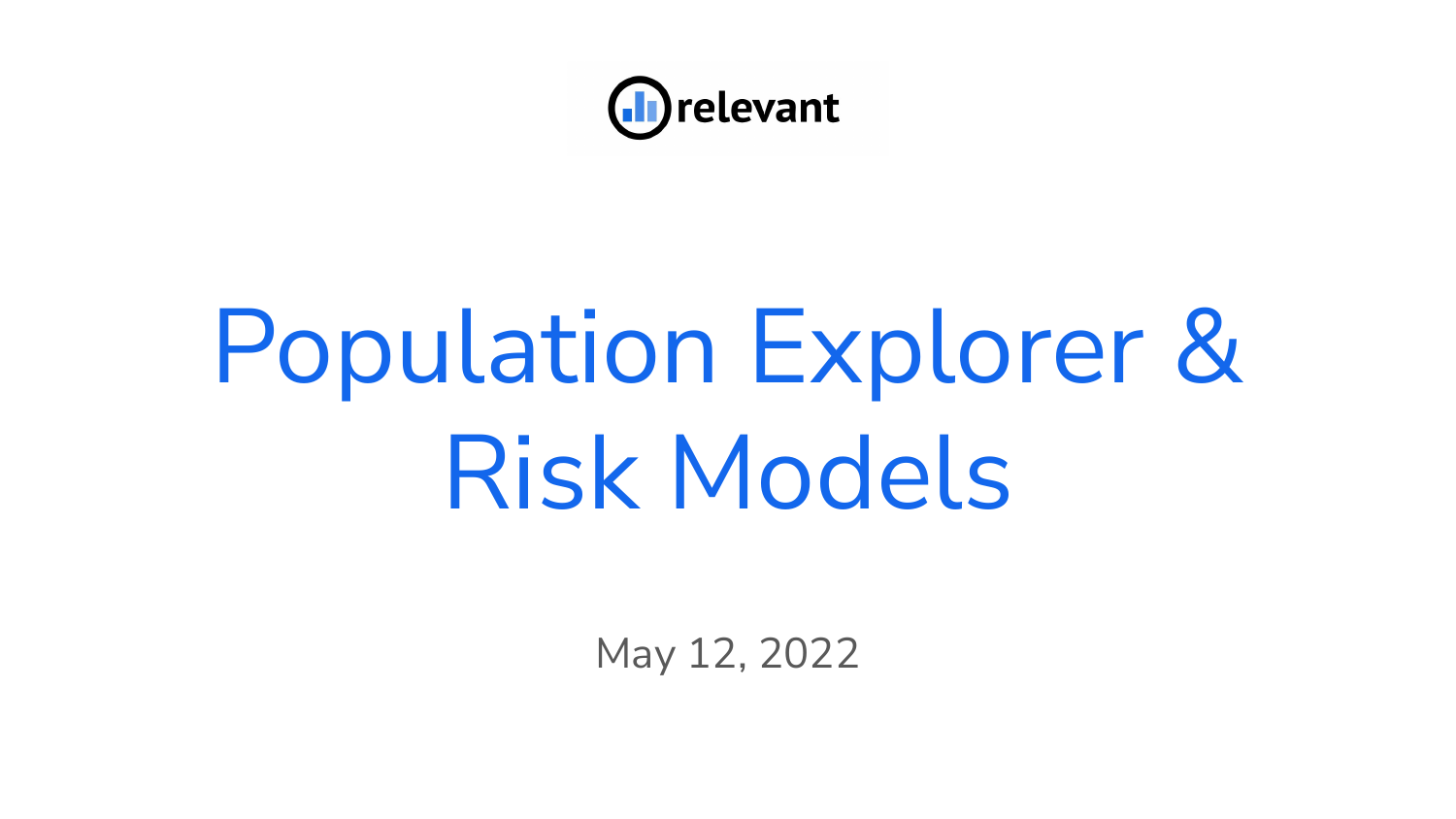## Agenda

- Population Explorer
- **● Q+A**
- Risk Models
- **● Q+A**
- Break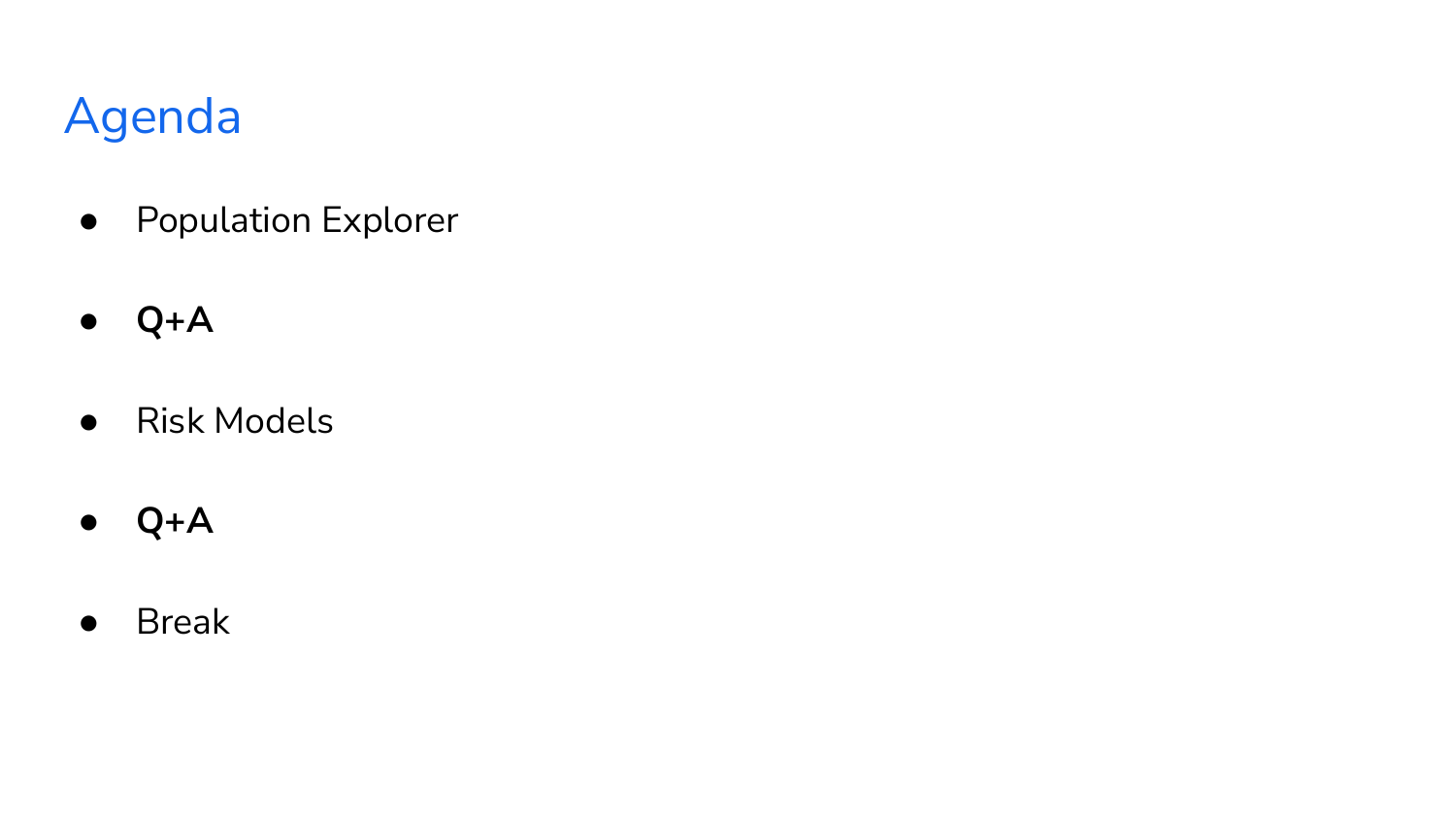# Population Explorer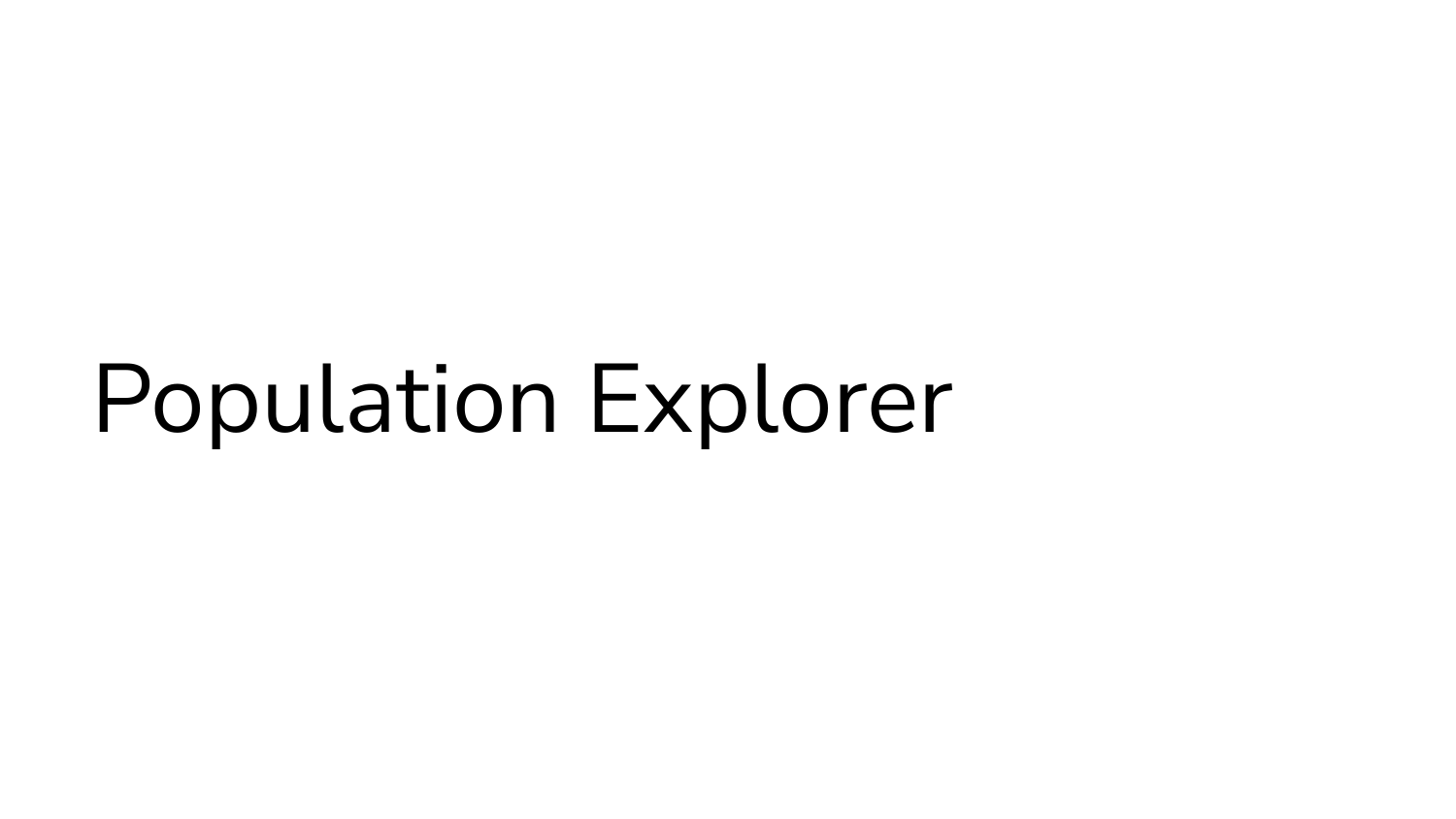## Population Explorer

 $\bullet$  Build up a list of patients with complex logic

*All patients who are high risk OR are diabetic AND have ASCVD AND are NOT on an antiplatelet AND have not been seen in the last year*

Close gaps in care

● Proactively bring in patients to provide preventative care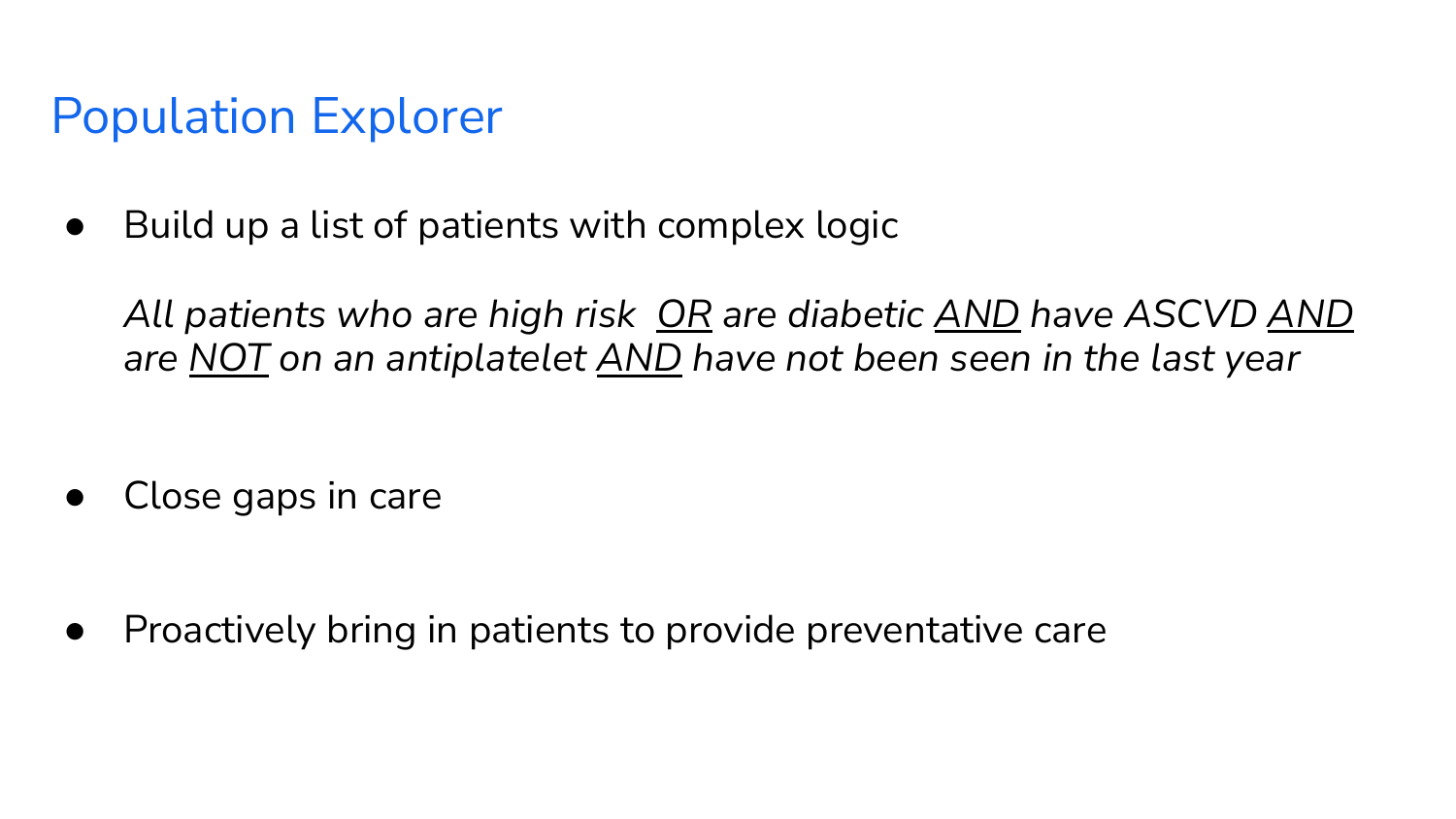## Scenario 1

- Starting a new Diabetes Management Program
- Pull a list of all patients who are:
	- Diabetic
	- High risk in the CCI Risk Model
	- Have not been seen in the last year
- Surface the following information:
	- Name, MRN, DOB
	- Phone number
	- Primary care giver
	- Next appointment date
	- Next appointment provider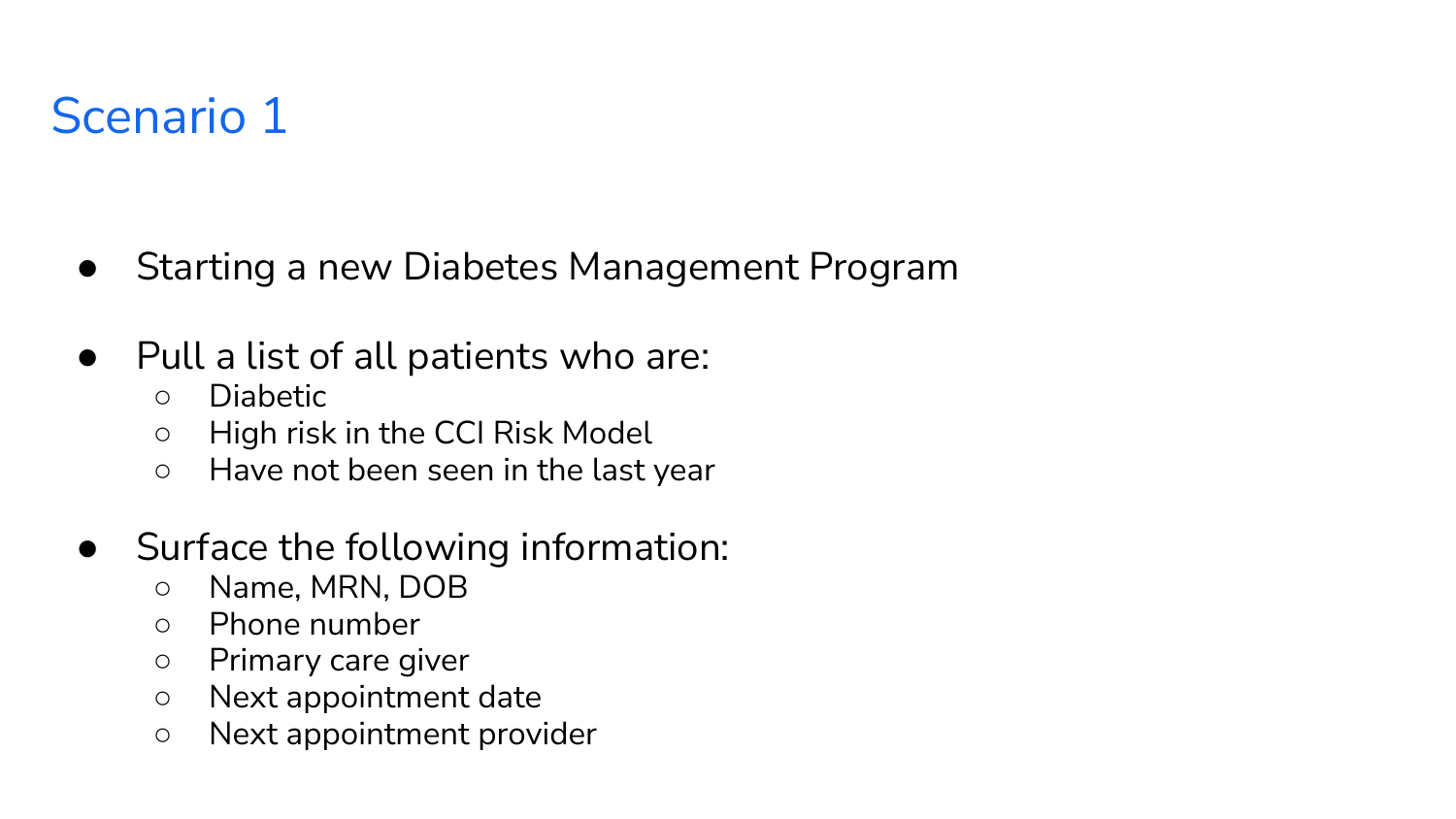## Scenario 2

- Pull a list of patients who:
	- Diabetic
	- **AND** due for HbA1c lab **OR** haven't been seen in last year
	- **AND** are a high CCI risk level **OR** are African American OR Asian
	- **○ AND** do **NOT** have an upcoming appointment
- Surface their last Hemoglobin A1c test date and result if done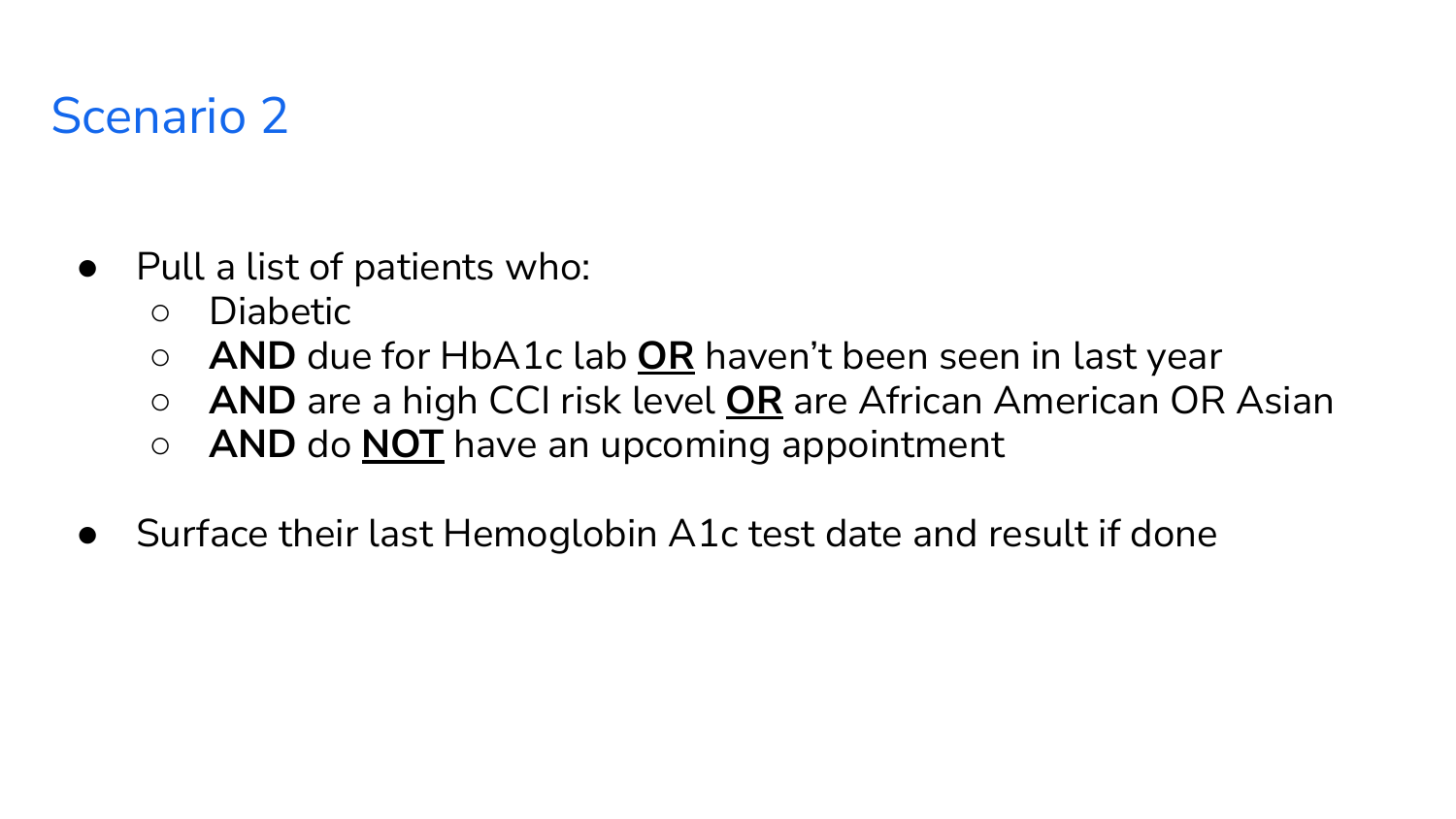## Keep in mind:

● **Care Gaps**, **Populations**, and **Risk Models** in Relevant make this tool more valuable

- Think out of the box!
	- **Population**: Patients who are web-enabled
	- **Care Gap:** Surface immunizations that have been refused by patients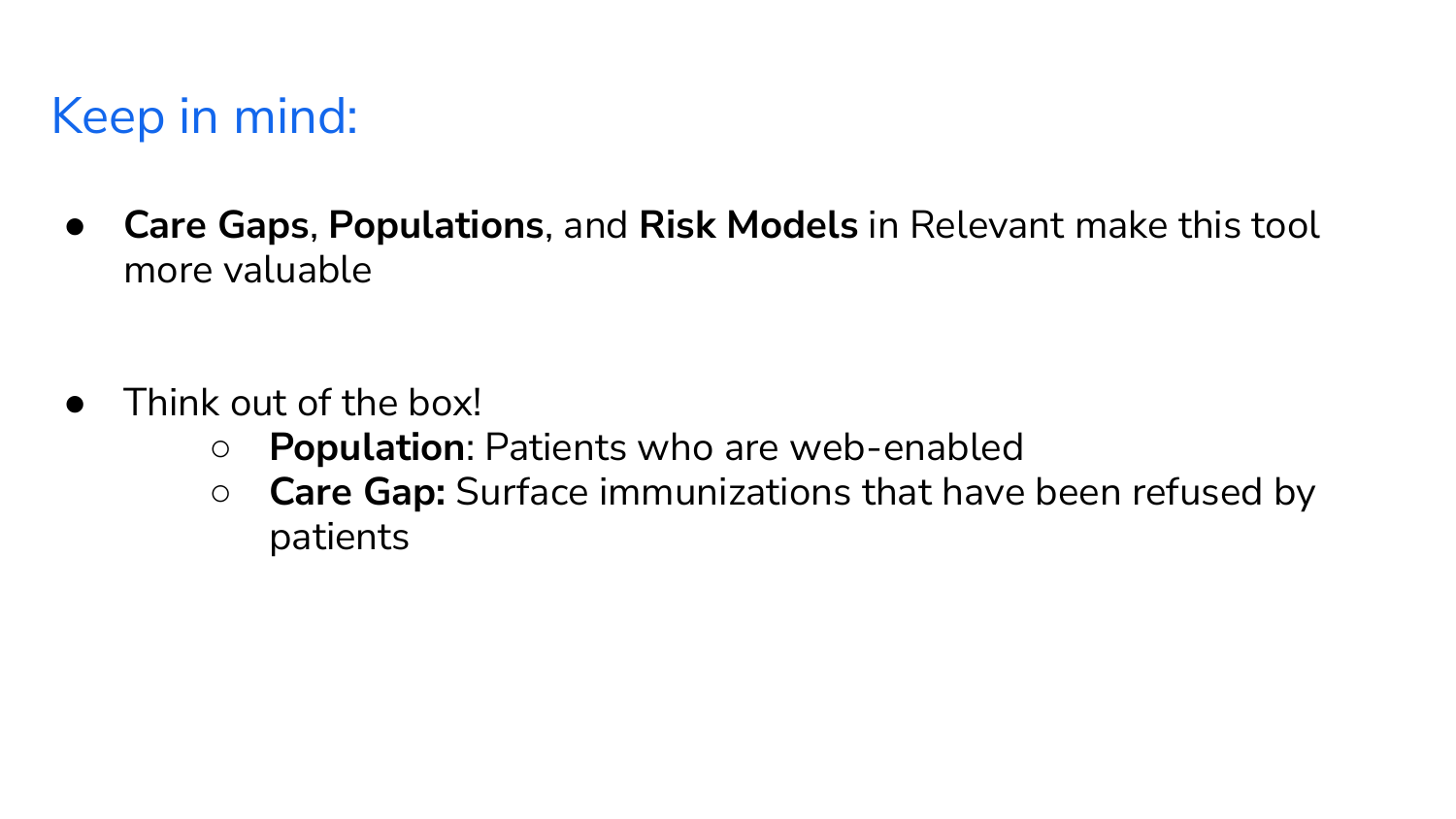### Scenario 3

- Pull a list of patients who:
	- **○** are in Diabetes Management Program
	- Self-pay
	- $\circ$  Last A1c > 9
- Surface:
	- last Hemoglobin A1c test date and result if done
	- what their Portal status is
	- when they last used the portal
- Save and share the query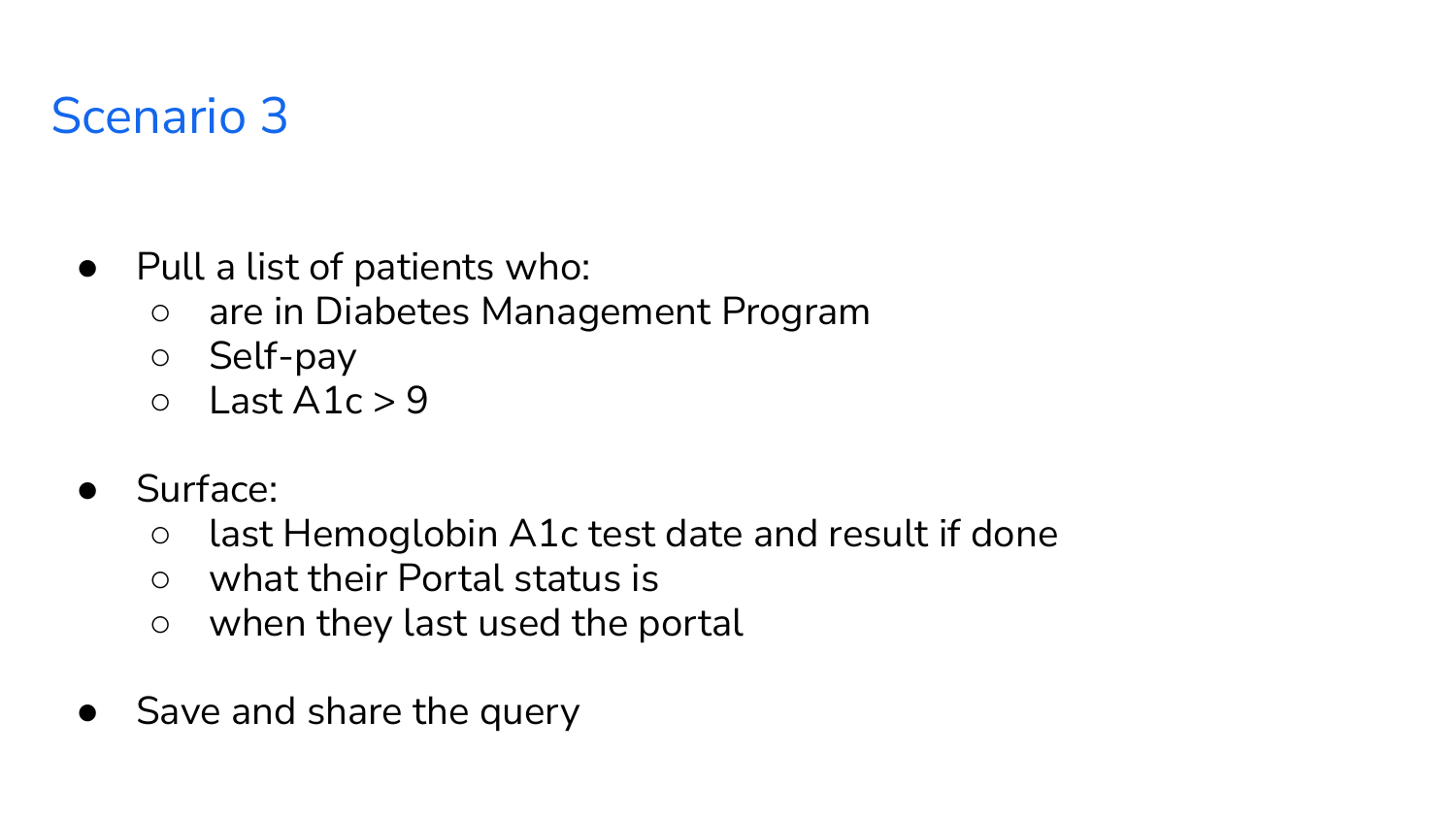# Risk Models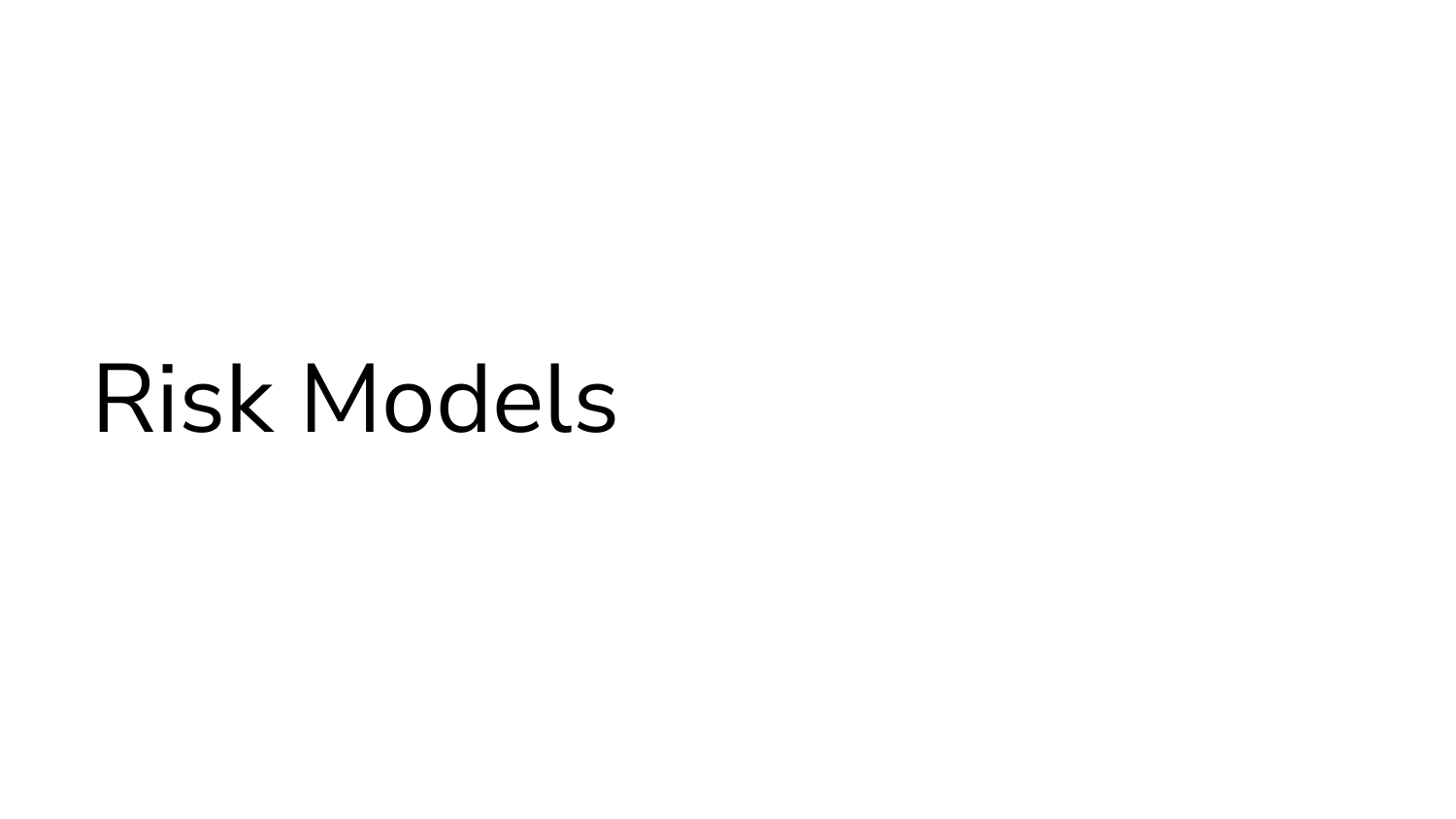#### Risk Models in Relevant

- Risk scoring functionality that enables stratification of patient population
- $\bullet$  Patients can be attributed with a risk score
- See what factors contributed to their risk score
- Group patients by "risk level" (customizable)
- Pull in risk score into custom reports, dashboards, Visit Planning, Population Explorer, and Quality Measures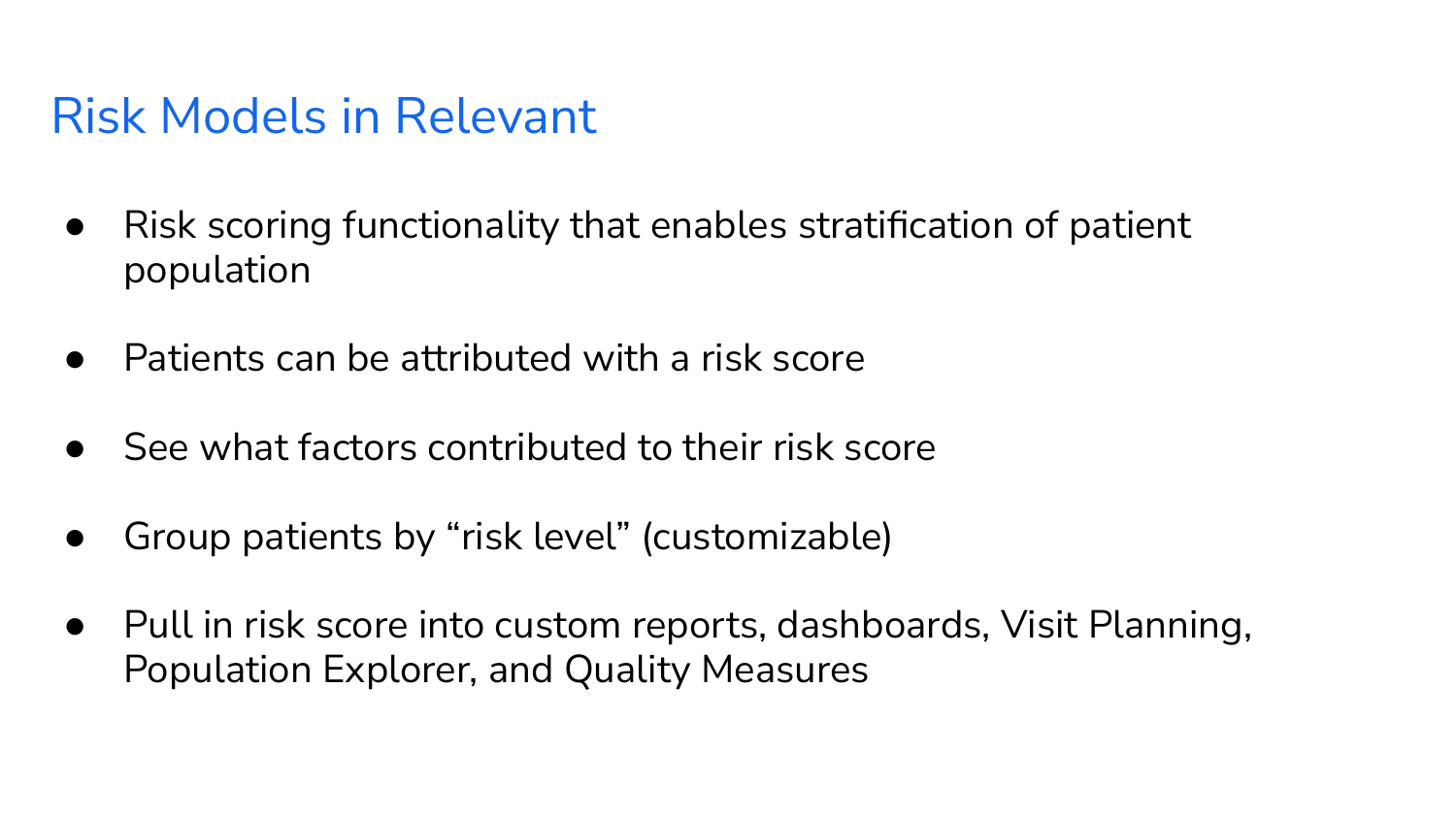#### Risk Models

- You can build two kinds of Risk Models:
	- Risk factor based
	- SQL based